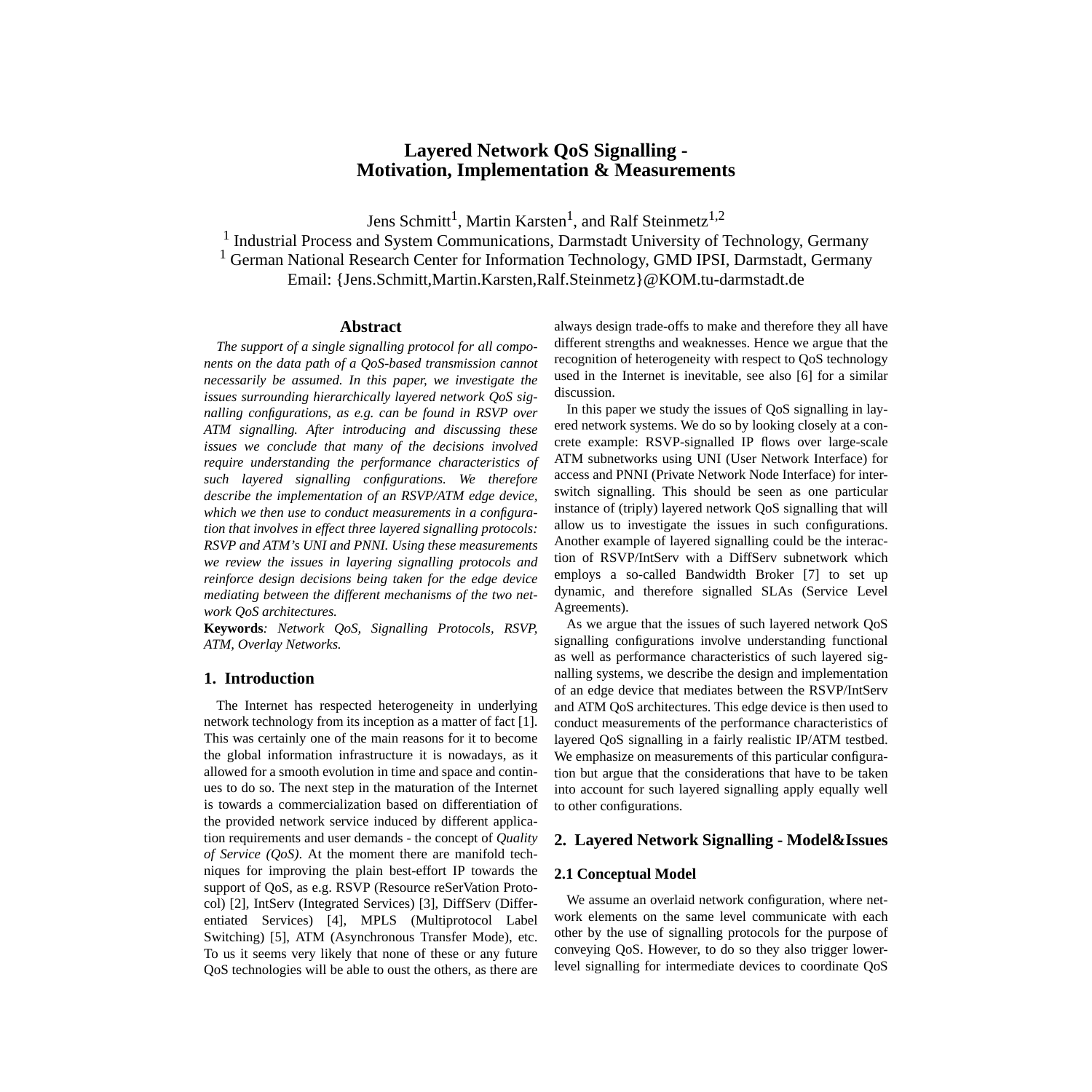on one section of the higher level QoS path. This may take place recursively as shown in Figure 1.



**Figure 1: Layered Signalling Model - Concatenation.**

In effect a uni- or bidirectional QoS channel between two or several instances is established. Note that these instances do not necessarily have to be hosts but could also be located inside the network providing for a less than end-to-end scope of the QoS channel. The arrows in Figure 1 symbolize signalling interactions between peering instances inside the network for a given level. The vertical interaction between levels as depicted by the dashed lines, i.e. the *concatenation* of signaling mechanisms, will usually be some kind of software mediating between the two adjacent signalling mechanisms, so upper- and lower-level signalling are co-located in such devices.

We only look at the constrained heterogeneity case where signalling protocols are layered on top of each other, since peer relations seem to have rather low relevance and are difficult to treat (for a discussion of this see [8]). Furthermore, they can usually be easily resolved by adding a minimal convergence layer to end-systems (as is e.g. the case for best-effort traffic if an ATM-attached host runs CLIP (Classical IP over ATM)).

#### **2.2 General Issues**

In a model of layered signalling as described above there are a number of issues that need to be taken into account.

An important issue is the *temporal characteristic* of the system, in particular how does latency incurred by an underlying signalling path involving non-local resources affect the realization of the overlaid signalling path. To obtain an understanding of the temporal characteristics of the overall layered system requires to understand the contribution of the different constituents of the overall signalling setup latencies and their quantitative relation to each other. If an underlying signalling system consumes a considerable amount of time relative to the time taken by the overlaid signalling system then one consequence is that *concurrent* handling of signalling requests at the interface to the underlying signalling system becomes a require-

ment. From the perspective of the overlaid signalling system there might be several sessions with outstanding admission control decisions. This introduces some complexities. One of them is with respect to strictly local resources like e.g. buffer space that may need to be set aside for a request. Such local resources should probably be acquired before the underlying signalling mechanisms are triggered in order not to waste presumably precious signalled resources if there are not enough local resources in the first place. A drawback of this design is however that a situation may occur where requests are denied service due to lack of local resources acquired by requests whose admission is still pending and might be rejected. Another implication of concurrently handling the admission control process of the overlaid signalling system is the necessity to introduce a further system state that might be called "*admission pending*". This state is required in order to avoid situations where sessions are torn down while the underlying signalling system is still busy establishing a lower level session. If the higher level session were torn down before the lower-level session signalling has been terminated then there would be no association any more for the lower-level session and it would be unclear how to deal with that session as no instance would feel responsible. Thus the admission pending state serves the purpose of not tearing down a session while a lowerlevel signalling system is still busy. One might argue that this case is extremely exceptional since a session setup and a session tear down will not likely follow each other so fast. However, if one takes into account that the overlaid signalling system might allow for dynamic QoS renegotiations or dynamic route changes as e.g. RSVP does, which may result in new session setups for the lower level signalling system, then the coincidence between higher level teardowns and lower level setups becomes much more frequent.

Another issue is the *coupling* between the higher and lower level signalling system. It need not be the case that every higher-level session is corresponding exactly to one lower level session and on the other hand a higher level session might consist of several lower level sessions. The first case where several higher level session are multiplexed onto a lower level session has the potential of lowering setup delays as at least for some sessions the admission control decision can be done based solely on local knowledge. On the other hand, it introduces a problem with QoS guarantees given to higher level sessions which are now multiplexed into one lower level session. This requires some mechanisms for careful grouping of higher level sessions in order to retain the individual QoS guarantees for higher level sessions (see [9] for a treatment of this). The second case where a higher level session consists of multiple lower level sessions may e.g. occur if a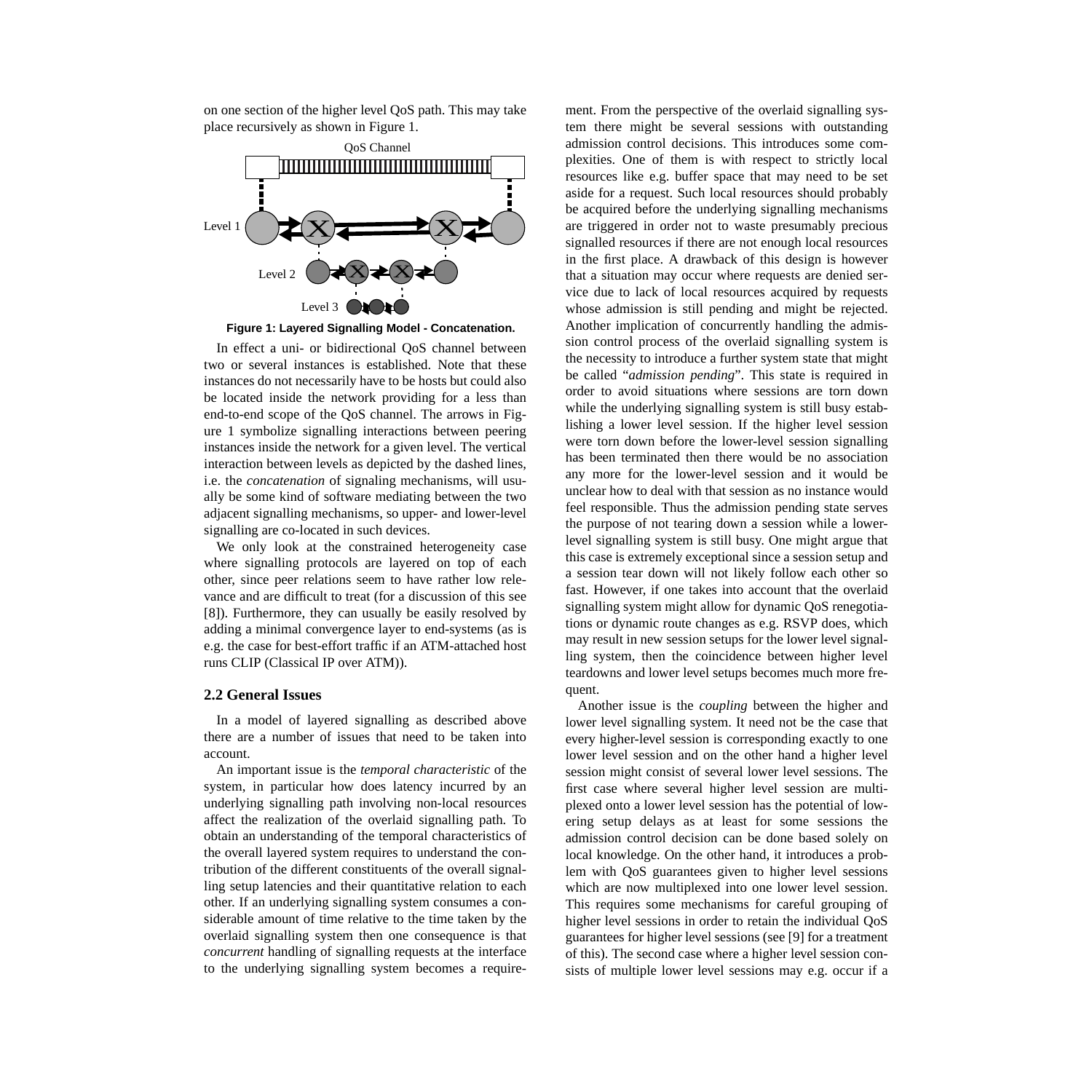<span id="page-2-0"></span>heterogeneous multicast session needs to be overlaid on a lower level signalling system that only supports a homogeneous multicast model. In this situation the heterogeneous multicast session is emulated on the lower level by establishing multiple homogeneous multicast session - one for each QoS level. In both cases of logical decoupling between the higher and the lower level signalling system it is important to keep track of the associations. For example, a rollback operation might be necessary if some sessions of a collection of lower level sessions corresponding to a single higher level session could not be established, or if a lower level session is torn down due to a system failure and all higher level sessions using that lower level session need to be informed.

The idea or rationale behind the following investigations is that knowledge about the constituents of the overall setup latency in a hierarchically layered signalling environment has implications on what measures have to be taken when implementing such a system. Of course this is not solely dependent upon technology but also upon the topology of the layered network (meaning how much of the overall system does the underlying system make up respectively the overlaid system).

It is important to realize that these issues can only be treated if one has a clear understanding of the performance aspects of layered signalling.

### **3. Implementing RSVP/IntServ over ATM**

As an example of a layered network QoS signalling configuration we present the implementation of the RSVP/Int-Serv architecture on top of a native ATM network.

#### **3.1 Overall Architecture**

The whole system of layered signalling systems in terms of the conceptual model is shown in Figure 2. While the end-systems communicate their QoS requirements via RSVP signalling to establish a unidirectional QoS channel, this RSVP signalling is mapped inside the network onto ATM UNI signalling at an edge device and then mapped by the access switches onto PNNI signalling for inter-switch communication. While the UNI to PNNI signalling mapping is quite straightforward as they were designed to interoperate, the mapping of RSVP onto ATM UNI needs more thought and is what we actually implemented at the edge device.

A high level architecture of such an RSVP/ATM edge device is given in Figure 3. Here the main building blocks of the edge device are shown. Of course an RSVP protocol engine is a required component to process RSVP messages between edge devices and other RSVP-aware nodes on the data path. The RSVP core identifies situations under which the lower level ATM UNI signalling may



**Figure 3: RSVP/ATM Edge Device Architecture.**

need to be invoked and signals this to a component called NBMA TCI (Non-Broadcast Multiple Access Traffic Control Interface) which then makes the decisions with regard to whether an RSVP-related event actually requires an ATM signalling event and if so, what exactly should be done. The fact that almost any non-trivial subnetwork topology for an underlying QoS technology has the NBMA characteristic has been the reason for naming that component NBMA TCI. This component contains in its upper part generic functionality not yet specific to ATM, but is also valid for e.g. a DiffServ-capable subnetwork. However, the lower part of this module is ATM-specific and involves controlling subordinated modules for mapping the different QoS models, the invocation of ATM UNI signalling to establish VCs (Virtual Circuits) and to configure the data path inside the RSVP/ATM edge device.

In the following we first describe the implementation of a flexible IP/ATM adaptation which will cover the VC Signalling and the Data Path Config modules. We will shortly touch the QoS Mapping module as it is not the focus of this work and then present the design and implementation of the NBMA TCI.

### **3.2 The IP/ATM Adaptation Module**

During the design and implementation of the IP/ATM adaptation module it became clear that it would not mean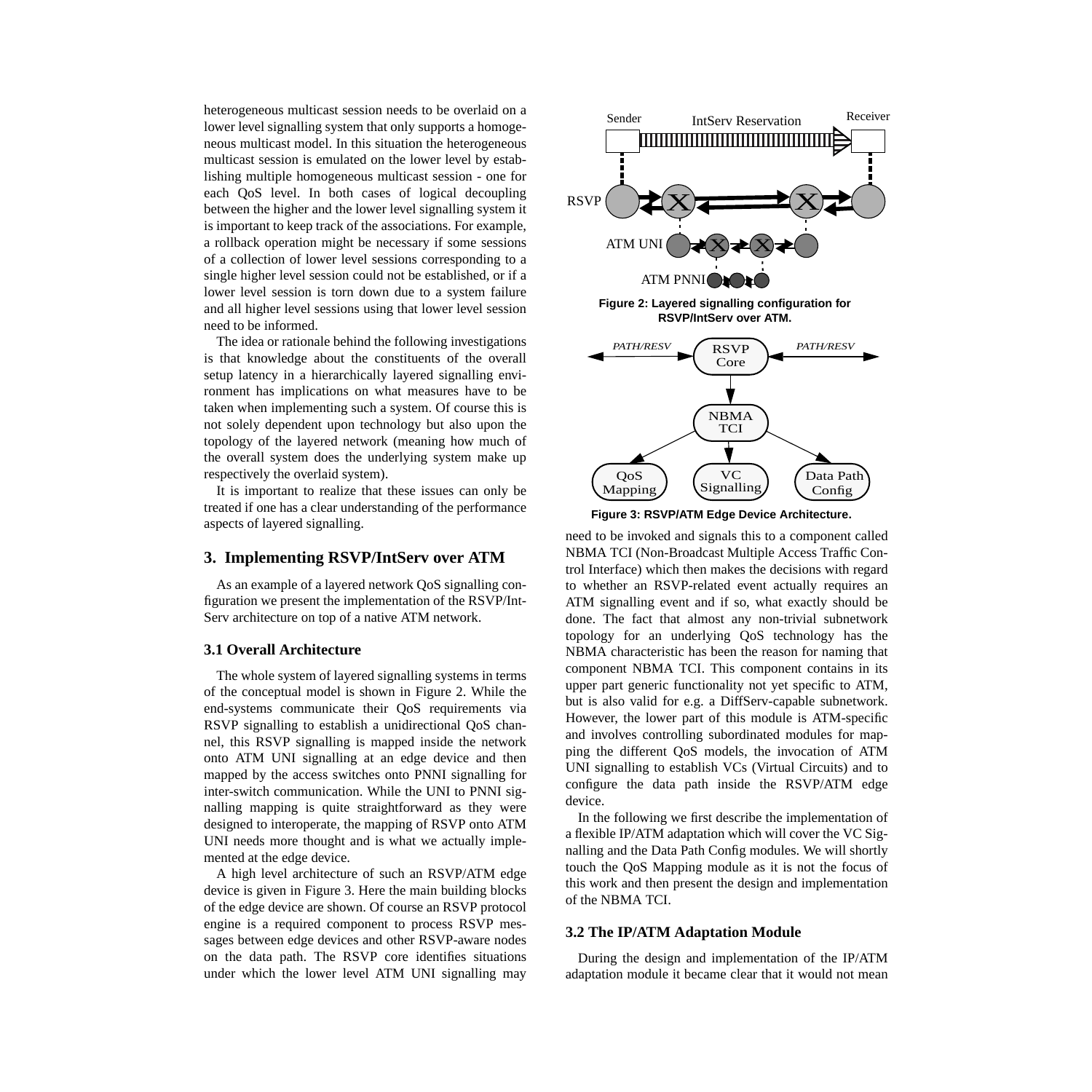<span id="page-3-0"></span>much more effort to allow for a flexible software that could not only provide useful services to the RSVP/Int-Serv over ATM edge device but also to other IP-QoS related matters, as e.g. for DiffServ (Differentiated Services). So an effort was made to design the adaptation module as generic as possible. For a more detailed description of the capabilities and rationale of inner workings of the IP/ATM adaptation module see [10].

**3.2.1 Implementation Design.** We decompose the IP/ ATM adaptation module, which we called *flexVCM* (flexible VC Management), into two separate parts:

- a *kernel module*, and
- a *user library*.

The *flexVCM* kernel module operates on the data path between the IP and ATM sides of an edge device and enforces the assignment of packets to VCs. A design decision we made was to implement the *flexVCM* kernel module in C. This was motivated by the fact that the kernel entry points are to be specified in C anyway and that it would make only limited sense to have a hybrid design by introducing another language, as e.g. C++.

The *flexVCM* user library acts on the control path by doing the signalling for VCs and furthermore provides the interface to users of the adaptation module. With respect to the programming language we decided to use C++, since we wanted an object-oriented interface design to be accompanied with object-oriented coding.

**3.2.2 Interface.** The *flexVCM* user library allows to set filters into the forwarding path from the IP-side of an edge device to the ATM-side. Here, filters consist of a number of rules which map data flows on a number of ATM VCs that can each be set up with a certain specified QoS. A user of the library only needs to supply the logic for which data flows there should be special treatment by the ATM subnet. This logic is a simple restricted predicate logic, where the predicates are based on arbitrary conditions in the headers including and above the IP layer and are combined by logical ANDs, thus constituting a *filter rule*. An OR'ed concatenation of such filter rules represents a *filter*. Each filter is mapped on a set of VCs, where the sets of the VC endpoints are disjoint. In a more formal way, filters can be described as:

Let  $A_{i,j}(p)$ ,  $i=1,...,n$ ,  $j=1,...,k$ , be predicates defined on the contents of an IP packet *p*,

e.g. 
$$
A_{i,j}(p) = \begin{cases} 1 & \text{if IP dest-addr} = a.b.c.d \\ 0 & \text{otherwise} \end{cases}
$$
  
then  $F_j = A_1(p) \land ... \land A_n(p)$   
constitutes a filter rule for  $j=1,...,k$ ,  
and  $F = (F_1 \lor ... \lor F_k; VC_1, ..., VC_v)$ 

 $with\ endpoints(VC_i) \cap endpoints(VC_j) = { }$  for all *i*,*j* constitutes a filter.

Since flexibility is one of the design goals for the interface towards the *flexVCM*, different kinds of matching actual packet header's fields against filters are introduced, i.e. predicate definitions are very general. For example, it is possible to do mask matches which is particularly suited to address fields that are structured, as e.g. IP source and destination address fields, thus allowing for filter rules to be defined on whole IP subnets. Other types of matching include exact matches and range matches, where the latter could for example be used to specify a range of transport protocol ports.

Let us briefly discuss why we chose to have a *N*:*M* relation between filter rules and VCs. The *N*, i.e. multiple rules, is due to the fact that it should be possible to share a VC by aggregating several flows onto the same  $VC(s)$ , something which might be considered for RSVP/IntServ over ATM, especially for controlled load service (as proposed in [11]). The *M*, i.e. multiple VCs, which however do not share any endpoints, is because it should be possible to support a flexible way of combining IP with ATM multicast, as e.g. required if heterogeneous QoS multicast as provided by RSVP shall be supported efficiently by an ATM subnetwork [12]. The idea here is to construct heterogeneous QoS multicast trees from several homogeneous ATM point-to-multipoint VCs. Also note here that VCs might be shared between filters, i.e. a VC may belong to several filters. This means that e.g. for IP multicast groups that share only a subset of receivers it is still possible to share VCs to common subnet-receivers.

**3.2.3 Implementation.** Due to space restriction we are not able to present all the implementation details here. The interested reader is referred to [10] for a very detailed description.

*Overall View.* Our development environment is Sun work stations running Solaris 2.6/2.7 as the IP/ATM edge devices. The work stations are equipped with Fore's SBA200E respectively PCA200E ATM network interface cards. Therefore the *flexVCM* is realized as STREAMS implementation and for the VC control part we are able to use Fore's SDAPI (Signalling Driver API) as a means to interface directly to ATM UNI 3.1 signalling<sup>1</sup>. The components realizing the functionality of our IP/ATM adaptation module are depicted in [Figure 4](#page-4-0) with bold frames, whereas the other components represent the Solaris TCP/ IP stack implementation and the ATM driver implementation by Fore.

*The flexVCM Kernel Module(s).* The most important component is the *flexVCM* STREAMS device multiplexing driver which is located between the IP multiplexer and a

<sup>&</sup>lt;sup>*F*</sup> UNI 4.0 is not available in the driver of our ATM adapters.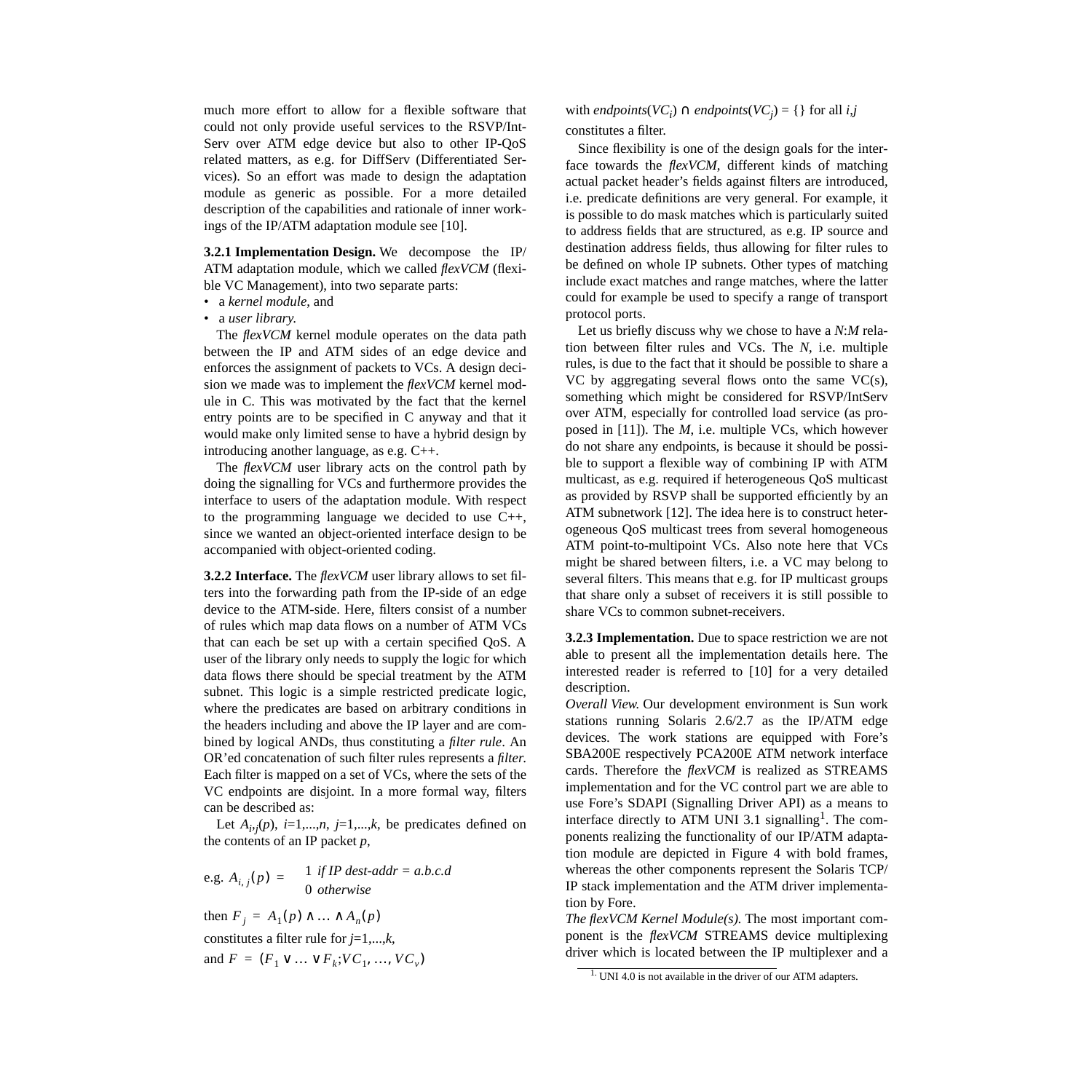<span id="page-4-0"></span>

**Figure 4: Implementation of flexVCM.**

convergence IP module (in the example Fore IP is taken). The task of the *flexVCM* device is to multiplex the IP data streams according to configurable parameters onto ATM VCs. The IP multiplexer essentially does not see the Fore IP driver any more but is now communicating directly to the *flexVCM* multiplexer which however provides the same (DLPI) interface as the Fore IP device driver so that the IP multiplexer does not realize it "talks" to someone else. To take its multiplexing decision the *flexVCM* examines each IP datagram against a set of filters.

*The flexVCM User Library.* In Figure 5, the relevant part of the overall architecture for the *flexVCM* user library is shown. The *flexVCM* user library can on a macroscopic level be divided into two layers:

- The *user interface layer* which is directed towards a user of the *flexVCM* services as e.g. the RSVP daemon that "talks" via the NBMA TCI to the *flexVCM* module in order to set up special VCs for RSVP-signalled IP data flows according to the IntServ specifications carried by the RSVP messages. Another example (as depicted in Figure 5) could be a DiffServ SLA (Service Level Agreements) Manager that maps the given SLAs into specific ATM VCs.
- The *kernel interface layer* on the other hand is directed towards the kernel-level modules, respectively their



**Figure 5: Global View of flexVCM User Library.**

user-space interface, for managing the data forwarding inside the kernel and the setup and tear down, etc. of the especially customized VCs.

### **3.3 QoS Mapping**

We used very simple, yet working mappings as described in [13], since the data path issues were not the focus of our investigations. Abstracting from details like AAL framing and segmentation overheads we used for Guaranteed Service CBR with *PCR = R* and for Controlled Load CBR with  $PCR = r<sup>2</sup>$ 

### **3.4 The NBMA TCI**

Several new aspects arise when broadening the point of view to traffic control for NBMA networks:

*Silent Next Hops.* Consider the arrival of the first RESV message from a downstream RSVP hop. Suppose that a reservation is already in place at the respective outgoing interface and that the new request carries no new Filter-Specs and a FlowSpec not larger than the existing one. For non-NBMA subnets at this point, no traffic control operation is necessary, because the new request can be served by the existing reservation. However, in case of NBMA networks, a new reservation request conveys a new next hop. This information must be handed over to the traffic control module, because it might be necessary to establish a dedicated transmission channel (i.e. a VC or VC-endpoint in case of ATM) to it.

*IP Multicast.* The interface to a traffic control module of RSVP is specified in [2]. With respect to IP multicast, it is mentioned in this document that the description "assumes that replication can occur only at the IP layer or 'in the network'". We denote this as a *broadcast* network. Without extensions, an RSVP engine merges all requests arriving at a single outgoing interface by calculating the least upper bound (LUB) of all FlowSpecs. In case of NBMA

 $2\degree$  Our ATM adapter cards did not support VBR VCs, which

would be more efficient for both, GS and CL, than CBR VCs.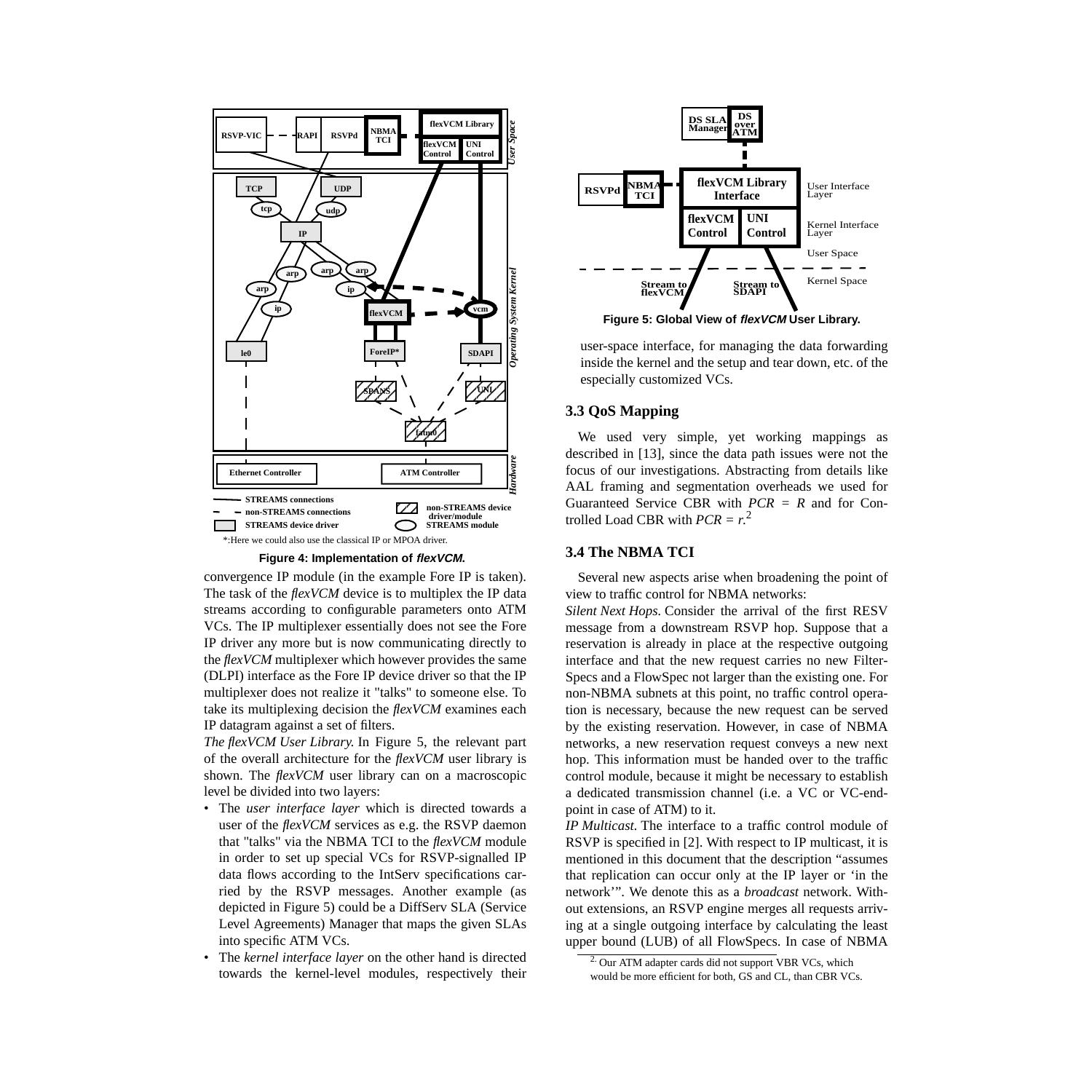networks, though, the traffic control module itself must be able to decide how to merge reservations. We use the concept of *merging groups* to express this capability. Because ATM does not support point-to-multipoint-VCs with heterogeneous QoS parameters, the traffic control module partitions the set of next hops according to the similarity of their QoS requests into merging groups. Then, a pointto-multipoint-VC is used for transmission to each merging group.

*Partial Rollback of Traffic Control.* The scope of a single traffic control update operation is defined by the handling of a single RSVP message or timer expiration per interface. Performing such an update operation consists of several actions to be carried out. Besides installing a new FlowSpec for a reservation, FilterSpecs to identify eligible sender applications might be added or removed. Although unlikely, it is possible at least for a filter adding operation to fail. Therefore, we decided to prepare our traffic control modules for partial rollback by carrying out the update operation as follows:

First, the new reservation FlowSpec is installed, then filters are added or removed. If installing a new FilterSpec fails, all previously installed FilterSpecs from this update operation are removed again and the FlowSpec is set to its previous value. Thus, the important all-or-nothing property of a traffic control update operation is guaranteed by internal rollback.

*Concurrent Execution.* The traffic control operations might involve a certain overhead, so that it seems desirable to execute them concurrently to the core RSVP operations. This however, requires to specify most of RSVP's state information and operations such that concurrent execution is possible. This parallelization of the RSVP core processing has been done along the network interfaces. This means there is one thread per interface which does all kinds of RSVP processing for that interface. If a certain session is involved then this session's state is acquired via a mutex and hence no other RSVP-related processing can take place on this session. This is important for an NBMA TCI as it may trigger a non-trivial underlying signalling system as in our case ATM. By blocking on a session we essentially introduce the already mentioned admission pending state into the RSVP processing and thus avoid the problem when a session is removed before an associated traffic control operation is terminated.

**3.4.1 Design and Implementation.** In earlier work we have reimplemented the RSVP protocol, the so-called KOM RSVP engine [14]. We employed an object-oriented design. The implementation is done in C++. It is available for Linux, FreeBSD, Solaris [15] and shows pretty favorable performance characteristics [16].

*Traffic Control.* The design of the traffic control is shown

in Figure 6. As can be seen in this diagram, a common base class *TrafficControl* exists, which provides the following interface to the core RSVP engine (arguments and return types are not shown):

```
class TrafficControl {
   virtual updateReservation() = 0;
   virtual redoLastReservation() = 0;
   updateFilters();
   addFilter();
   removeFilter();
   updateTC();
};
```
This base class completely implements the high-level handling of insertion and removal of FilterSpecs. The methods *updateReservation* and *redoLastReservation* are realized in derived classes and implement the logic for merging of multiple reservations. They are specialized on broadcast or NBMA respectively, depending on the actual type of subnet an interface is attached to. The class *Scheduler* acts as a base class for different flavors of scheduling packages and provides a common interface to them:

```
class Scheduler {
   addFlowspec();
   modFlowspec();
   delFlowspec();
   addFilter();
   delFilter();
```
};

The public methods of class *Scheduler* are eventually realized by calling internal virtual methods, which in turn are implemented in derived classes. Furthermore, this class provides some common mechanisms like logging of events and high-level admission control. Class *SchedulerNBMA* adds some methods to this interface, which are needed for NBMA subnets only.



**Figure 6: Class design for traffic control modules.**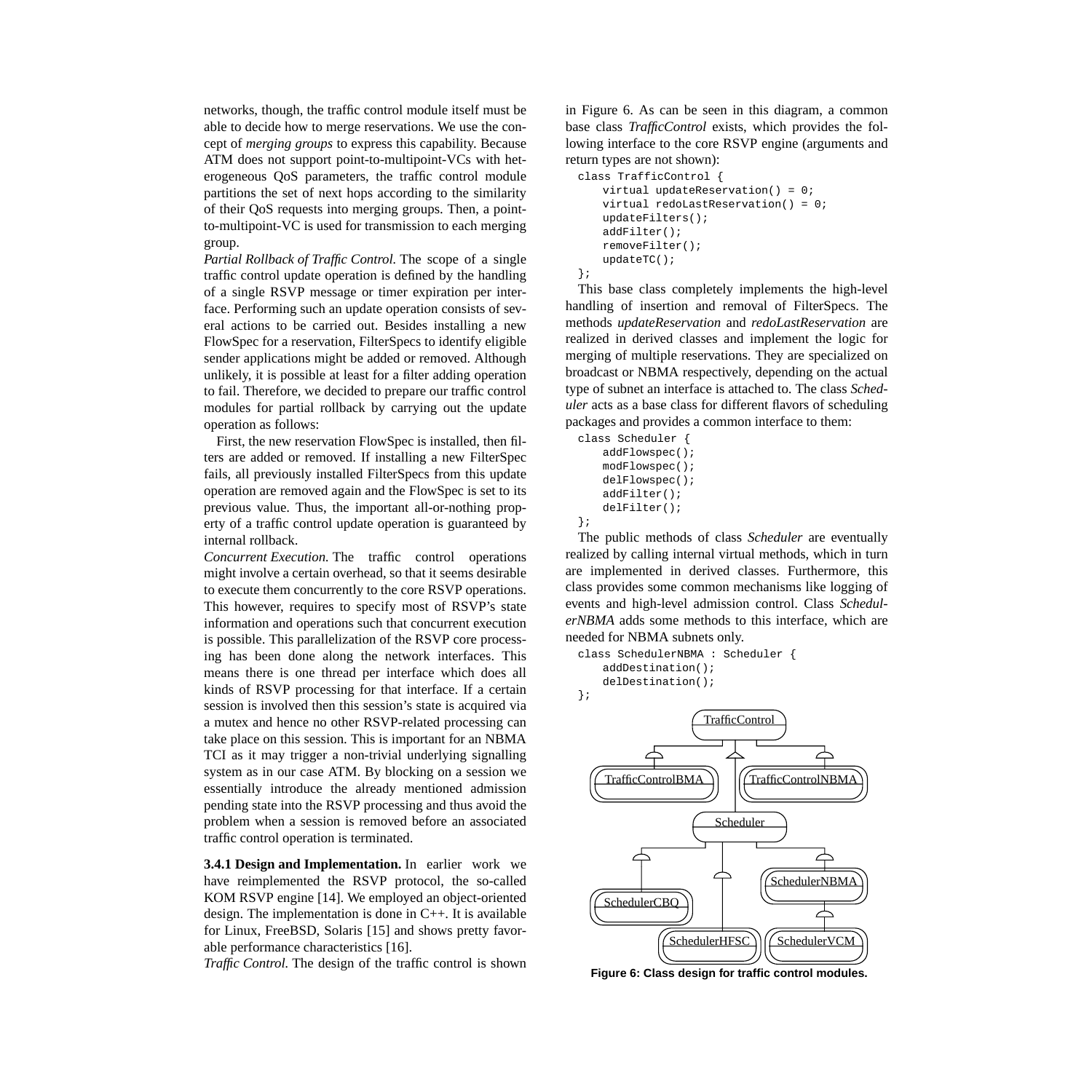<span id="page-6-0"></span>We have integrated scheduling packages for CBQ [17] on Solaris and CBQ and HFSC [18] on FreeBSD based on the ALTQ package [19]. However, most important to our discussion here is class *SchedulerVCM*, which represents the point where the contact from the RSVP daemon to the *flexVCM* module is established.

The integration between the NBMA TCI and the *flex-VCM* module is in principle achieved by installing *flex-VCM* filters in response to RESV messages arriving at the ingress RSVP/ATM edge device, where filters are composed of one or several filter rules (the latter is for shared explicit filter style reservation) defined by the 5-tuple (source IP address, destination IP address, source port, destination port, protocol). Furthermore, the *flexVCM* filters might in case of a heterogeneous multicast consist of several point-to-multipoint VCs, but at least two, one for best-effort receivers and one for QoS receivers. Due to the flexibility of *flexVCM*, all of this was easily possible. Furthermore, our RSVP over ATM implementation can interchangeably interwork with CLIP, ForeIP, or MPOA (Multiprotocol over ATM) for the transport of best-efforttraffic (in particular for the transport of RSVP control messages), as it is independent of the utilized best-effort IP convergence module.

### **4. Experiments & Measurements**

In this chapter we conduct some experiments with a layered signalling system based on the implementation as described above. The focus will be on measurements of setup latencies and the analysis of contributions of different signalling steps to the overall setup latency. As a proof of concept and as a validation of the implementation, we also present some measurements on data path characteristics.

### **4.1 Setup Latencies**

**4.1.1 Test Scenario.** Let us first describe the scenario we built up in the hope of mimicking a fairly realistic scenario with RSVP-capable access networks and an ATM backbone network. In Figure 7 the whole configuration is shown along with the flow of signalling messages on the different levels of the layered signalling system. The endsystems are Linux-PCs (Intel P6-III 450 MHz for the sender and AMD K6 350 MHz for the receiver) running a "vanilla" KOM RSVP daemon. They are connected via Ethernet to the RSVP/ATM edge devices which are Sun workstations (UltraSPARC 166 MHz for the ingress edge device and UltraSPARC-IIi 333 MHz for the egress edge device) running Solaris 2.6 and are equipped with the ATM-enhanced KOM RSVP daemon and an ATM adapter card as described in [Section 3.2.3.](#page-3-0) The edge devices in turn are connected via OC3 interfaces to ATM access

switches (the one closer to the sender is a Fore LE155 and the one closer to the receiver is a Fore ASX-200WG switch) and use UNI 3.1 signalling to communicate to the switches. The access switches are connected to each other via a backbone switch, a Fore ASX-1000, again using OC3 interfaces, and communicate to each other via PNNI.



**Figure 7: Test Configuration.**

Let us now describe the sequence of events that take place in this system when a RSVP-based session is to be set up from sender to receiver:

**1.** A PATH message is generated from the RSVP daemon on behalf of the sending application and sent towards the receiver.

**2.** The PATH message is intercepted by the ingress edge device (ED), a PSB is created and the message is forwarded over the ATM subnetwork using a best-effort convergence module (we used CLIP).

**3.** The PATH message arrives at the egress ED, again a PSB is created and the message is sent on to the receiver.

**4.** The local RSVP daemon on the receiver obtains the PATH message, creates a PSB and upcalls the receiving application that is assumed to be already waiting for a PATH event.

**5.** The receiving application triggers immediately a reservation at its local RSVP daemon via the API.

**6.** The local RSVP daemon on the receiving machine, sets up an RSB and generates a RESV message which is sent towards the egress ED.

**7.** Upon reception of the RESV message the egress ED installs an RSB as well as an OutISB towards the receiver (using the CBQ-based traffic control module) and forwards the message to the ingress ED via the best-effort convergence module's respective mechanisms.

**8.** The egress ED receives the RESV message, sets up an RSB, and now advises *flexVCM* via the NBMA TCI to set up a QoS VC with an appropriately translated FlowSpec.

**9.** A UNI SETUP message travels from the ingress ED to the access switch (a CALL PROCEEDING comes back).

**10.**The access switch now source-routes the SETUP mes-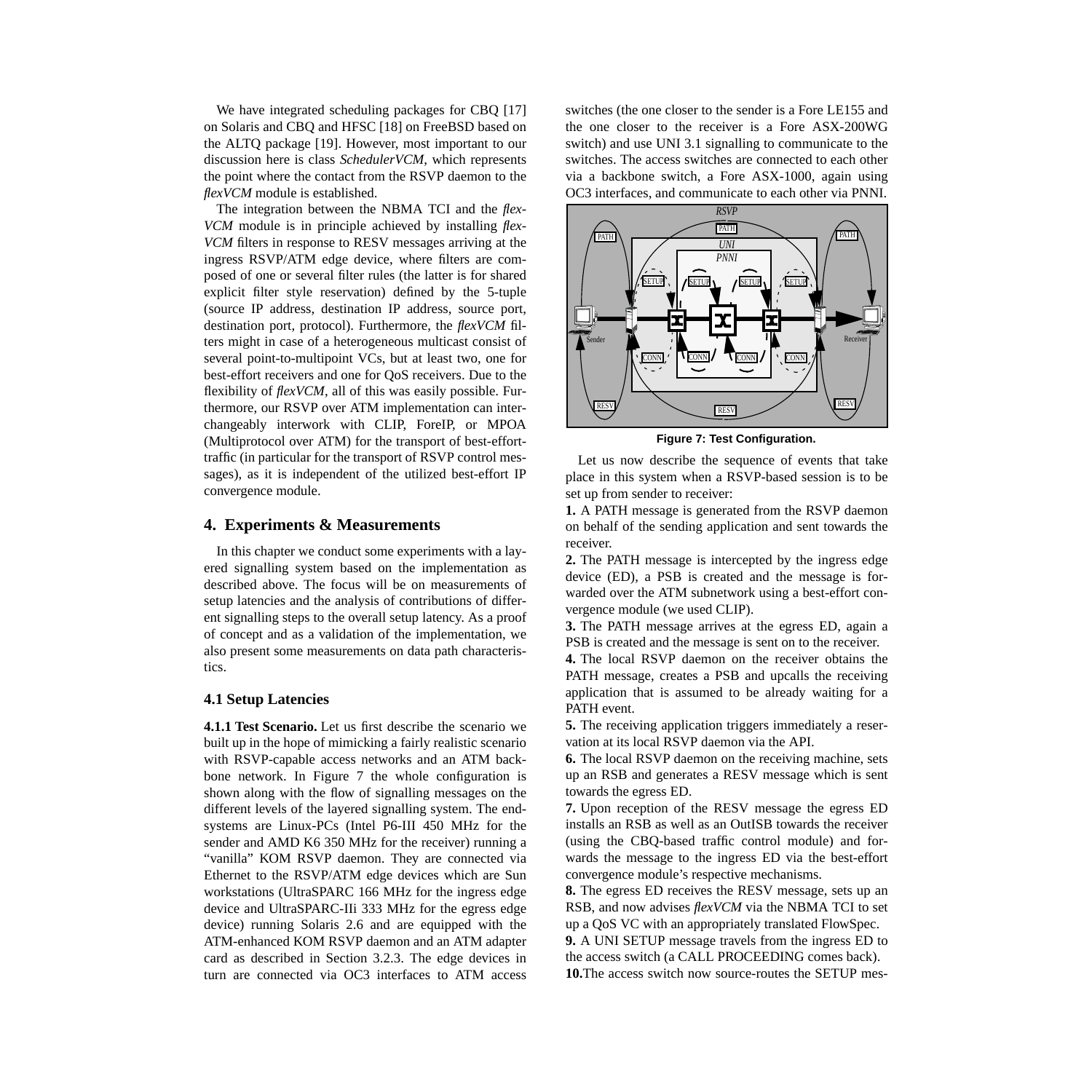sage towards the other access switch via the backbone switch using PNNI.

**11.**When the SETUP arrives at the egress ED this means that admission has been granted at all switches and the egress ED sends back a UNI CONNECT message.

**12.**The UNI CONNECT message travels back to the ingress ED (being transformed to a PNNI CONNECT and back on its way).

**13.**Upon arrival of the CONNECT message at the ingress ED, the VC has been setup completely and the FilterSpec and session descriptor parameters are used to instruct the *flexVCM* to redirect the RSVP-reserved flow over this new VC.

**14.**The NBMA TCI returns admission control success to the RSVP processing which then generates a RESV message towards the sender, which then upcalls the sending application with a RESV event, indicating that the reservation is now fully established.

**4.1.2 Experiments, Results and Interpretation.** For the test scenario as described above we have conducted different experiments which are designed to acquire an understanding of the different constituents of the overall setup latency. The experiments differ in respect to which components on the control path are actually turned on. Nevertheless the experiments are always conducted on the complete infrastructure of the test scenario thus avoiding differences due to different network characteristics and thus different transmissions delays.

In all experiments we sampled 100 measurements (in  $\mu$ sec) and computed the sample mean  $\mu$ , the sample deviation σ, and a 95% confidence interval denoted as *CI*, using the student-t distribution since both mean and deviation are only sampled.

*Experiment 1: RSVP on end-systems only.* In the first experiment we only activated the RSVP daemons on the sending and receiving machine. The motivation was to see how RSVP performs in isolation. It was made sure that a CLIP best-effort VC had been set up already.

**Table 1: Statistics for Exp. 1 Setup Latencies (in** µ**sec)**

| μ | 38538          |
|---|----------------|
| σ | 389            |
|   | (38313, 38763) |

The time taken was started when the sending application created the session until it received the RESV event (see Table 1).

*Experiment 2: Vanilla RSVP on edge devices.* In the second experiment standard RSVP processing was now activated at the RSVP/ATM edge devices, but the NBMA TCI was not activated and no special QoS VCs were built up. Again it was made sure that a CLIP VC existed between ingress and egress edge device.

**Table 2: Statistics for Exp. 2 Setup Latencies (in** µ**sec)**

| u | 47415          |
|---|----------------|
| σ | 2224           |
|   | (46126, 48704) |

Interestingly, the increase of two more RSVP hops cost only about 9 ms (see Table 2), which despite the different machines being used shows that API processing seems to be quite expensive.

*Experiment 3: RSVP-ATM adaptation at edge devices.* In experiment 3 the RSVP-ATM adaptation was turned on at the edge devices so that now a QoS VC is set up in response to a RESV. This is the actual layered signalling system as depicted in [Figure 7.](#page-6-0)

**Table 3: Statistics for Exp. 3 Setup Latencies (in** µ**sec)**

| u | 118943           |
|---|------------------|
| ᡴ | 6896             |
|   | (114946, 122940) |

The above numbers (see Table 3) indicate that the inclusion of the IP/ATM adaptation mechanisms has a strong effect on the overall setup latency. Two reasons are principally possible: the local RSVP/ATM edge device operations take a long time or the ATM signalling as triggered by the IP/ATM adaptation module takes a long time. Therefore another sample of more detailed measurements with regard to how much time is taken for the processing within the NBMA TCI as a whole and the contribution of the ATM VC setup was conducted (see Table 4).

**Table 4: Statistics for Exp. 3 Setup Latencies with Different Contributions (in** µ**sec)**

|    | Stat.   Setup Latency Over. | NBMA TCI                      | VC Setup |
|----|-----------------------------|-------------------------------|----------|
| μ  | 117154                      | 66589                         | 66233    |
| σ  | 8008                        | 6344                          | 6325     |
| СI | (112513, 121795)            | $(62912,70266)$ (62567,69899) |          |

Note that the NBMA TCI processing encompasses the VC setup in Table 4. It is obvious that the large increase in the overall setup latency is mainly due to the ATM signalling latency introduced by the three-hop ATM subnetwork. This is verified if we look at the difference statistics:

**Table 5: Difference Statistics for Exp. 3 Setup Latencies (in** µ**sec)**

|    |                | Statistics   Overall - NBMA TCI   NBMA TCI - VC Setup |
|----|----------------|-------------------------------------------------------|
| μ  | 50564          | 356                                                   |
| σ  | 3843           | 41                                                    |
| CΙ | (48337, 52791) | (333, 379)                                            |

Here we can see that the NBMA TCI processing exclusive the VC setup is pretty inexpensive, while the VC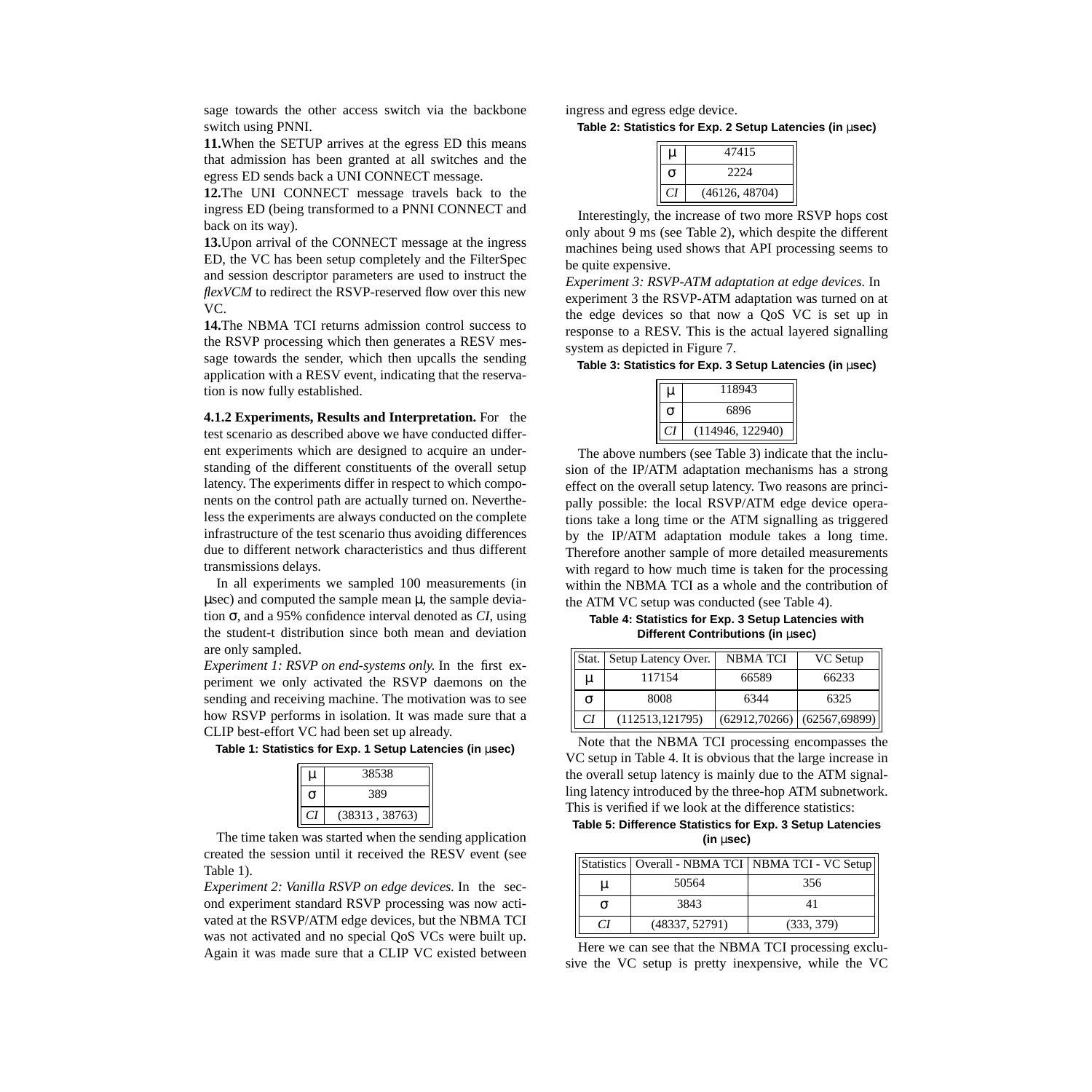setup time is huge. These measurements certainly reinforce the issues we raised in [Section 2](#page-0-0) and tried to deal with in [Section 3](#page-2-0). Note that if we did not address the signalling latency of the underlying signalling system, here ATM, by parallelization of the RSVP engine (see [Section](#page-4-0) [3.3.4\)](#page-4-0) then the edge devices would only be capable of processing 15(!) setup/modification RESV messages per second. An alternative idea in order to circumvent the huge setup latencies might be to use "off the shelf" VCs that are pre-established and thus immediately available. Yet, this would require some knowledge of typical QoS requests. We did not investigate this any further.

*Experiment 4: PNNI vs. no PNNI.* In the fourth experiment we were interested in the contribution of PNNI signalling to the overall setup latency. We therefore configured a PVC between the access switches (yet still via the backbone switch). We measure again the overall setup latency and the different contributions of the whole NBMA TCI processing and its subcomponent, the VC setup.

**Table 6: Statistics for Exp. 4 Setup Latencies (in** µ**sec)**

| Statistics | Setup Latency  | NBMA TCI      | VC Setup      |
|------------|----------------|---------------|---------------|
| μ          | 76860          | 29679         | 29280         |
| σ          | 3413           | 4077          | 4067          |
| CI         | (74882, 78838) | (27316,32042) | (26923,31637) |

The results show that the overall setup latency is now considerably smaller, yet the contribution of the VC setup which now only involves UNI processing at the edge devices and the access switches is still high. We also give the difference statistics for the overall setup latency from exp. 3 and 4 in Table 7.

**Table 7: Difference Statistics for Exp. 3&4 Setup Latencies (in** µ**sec)**

|    | Statistics   Overall Exp. 3 - Overall Exp. 4 |
|----|----------------------------------------------|
| μ  | 40294                                        |
| CТ | (35262, 45326)                               |

Of course the difference statistics here are from two independent samples, yet the student-t distribution still applies (though with one degree of freedom less) and we can compute the *CI* even if we cannot compute the sample deviation (as it makes no sense here). It can be noted that there seems to be no significant difference between UNI and PNNI processing at least in our configuration (~40 ms for two PNNI hops vs. ~30 ms for two UNI hops).

#### **4.2 Data Path QoS**

Although this is not the focus of our paper we want to present some experiments with respect to data path issues in order to complete the overall picture and to motivate the layered network configuration by the improved QoS provision on the data path.

**4.2.1 Isolation of Flows.** In this experiment a 5 Mbit/s constant rate UDP stream (1000 bytes/packet) was transmitted from sender to receiver for a 10 second duration. At the same time there was cross traffic from 2 sources (Sun Ultra workstations) directly connected to the ATM backbone switch. This cross-traffic flew to a traffic sink (again an Ultra workstation) connected to the access switch closer to the receiver. The cross-traffic from the two traffic sources was generated by independent on-off sources which both sent at a constant rate of 100 Mbit/s during their on-period of 2 seconds, while their off-period was 1 second. We measured the packet loss rate at the receiver for the case where a vanilla RSVP daemon was used at the RSVP/ATM edge vs. the case where the edge device implements layered signalling. The results in Table 8 are self-explanatory.

**Table 8: Statistics of Loss Rate Behavior Experiment**

| <b>Statistics</b> | Packet Loss Rate<br>vanilla RSVP | Packet Loss Rate<br>layered signalling |
|-------------------|----------------------------------|----------------------------------------|
| μ                 | 0.473                            |                                        |
| σ                 | 0.041                            |                                        |
|                   | (0.449, 0.497)                   | (0, 0)                                 |

**4.2.2 Packet Processing Overhead.** The second point we looked at with respect to data path issues were the packet processing overheads incurred by the use of the *flexVCM* module. In particular we wanted to investigate the effect on best-effort traffic. Therefore we measured the time taken when a packet entered the *flexVCM* module until it leaves it again towards the best-effort convergence module. The results of 20 measurements are shown in Table 9.

**Table 9: Statistics for packet processing times (in** µ**sec)**

|   | Statistics   Packet Processing Time |  |
|---|-------------------------------------|--|
| u | 16                                  |  |
| σ | 0.3                                 |  |
|   | (15.7, 16.3)                        |  |

The mean packet processing time was measured on the ingress edge device (equipped with 166 MHz UltraSPARC processor), thus corresponding to  $\sim$ 2700 cycles - a satisfactory performance. The same experiment but now for QoS-entitled packets yielded approximately the same results (see Table 10).

**Table 10: Packet processing times of QoS-entitled packets (in** µ**sec)**

|   | <b>Statistics   Packet Processing Time</b> |
|---|--------------------------------------------|
| u | 17                                         |
| σ | 0.2                                        |
|   | (16.8, 17.2)                               |